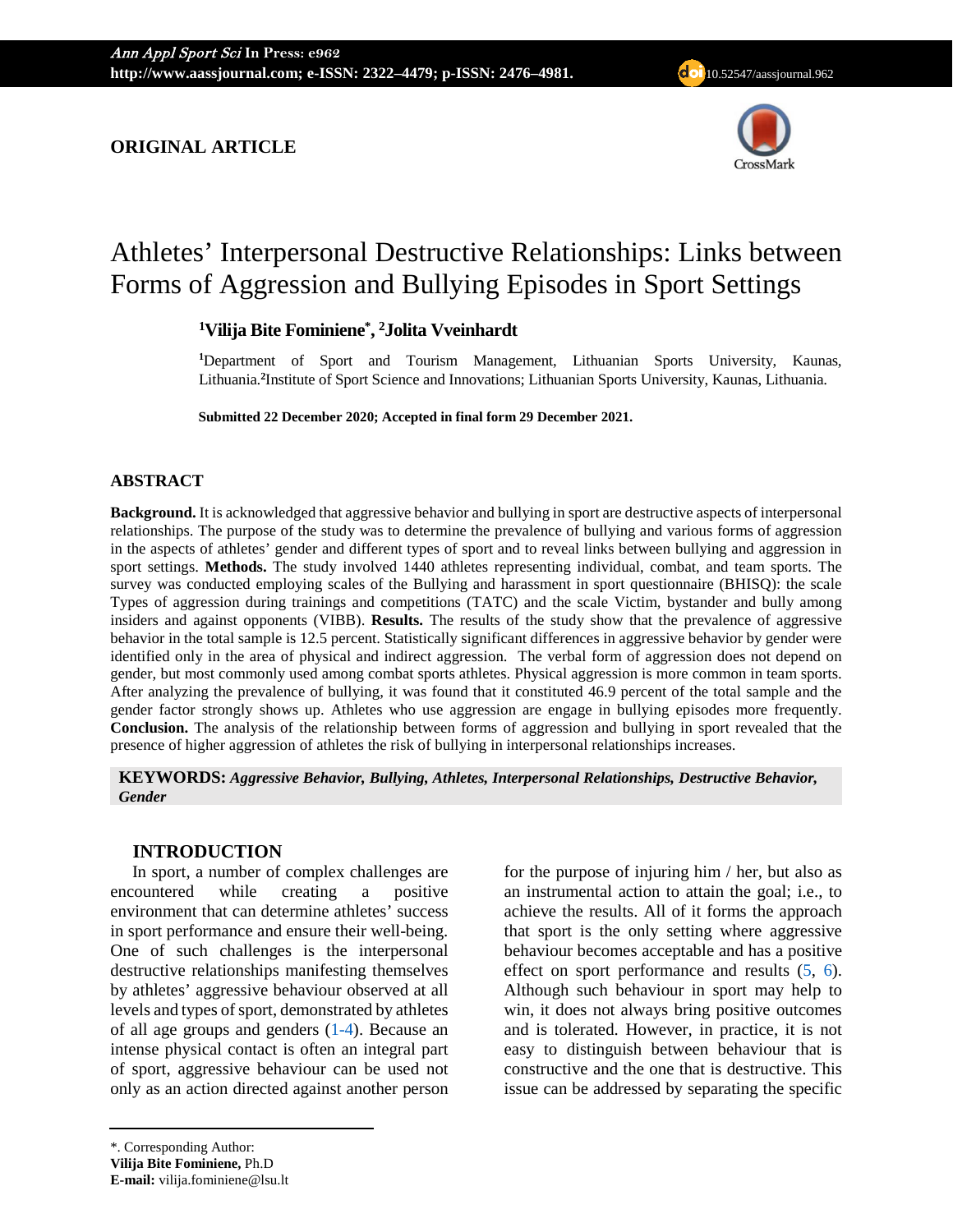dimensions of aggression in sports and understanding what aggressive behaviour is harmful and has nothing to do with the goals of sports performance within or between competitions. Analysing the aspects related to a certain function that the aggressive behaviour serves, it has recently been proposed that in sport, aggression can be divided not only into instrumental and hostile or reactive [\(7-9\)](#page-7-3), but it is suggested to focus more attention to sanctioned and unsanctioned aggression in sport [\(3,](#page-7-4) [10,](#page-7-5) [11\)](#page-7-6). While sanctioned aggression in sport is related to rules and is not based on anger and direct harm to another person, unsanctioned aggression that occurs outside of the rules of the sport may be associated with frustration and anger and directed to causing pain or injuring another person. Behaviour manifesting itself as unsanctioned aggression can encompass both instrumental aggression (i.e., a non-provoking situation) and reactive/hostile aggression (i.e., a provoking situation), but a prerequisite for this is non-compliance with sport rules [\(3\)](#page-7-4).

Aggressive behaviour can manifest itself by various forms: physical, verbal, or indirect, and coincides with bullying, which is sometimes identified as one of the subtypes of aggression [\(12,](#page-7-7) [13\)](#page-7-8). Although bullying in sport receives increasingly more attention from scientists [\(12,](#page-7-7)  [14-19\)](#page-7-9), there are not many insights proposing how to distinguish between these two phenomena. Despite the fact that it is proposed to treat bullying in sport as one of the subset of social aggression, distinguishing itself by such aspects of manifestation as repetitiveness, power imbalance and intentional nature [\(20\)](#page-7-10), often the terms describing aggressive and bullying behaviour are used interchangeably [\(18\)](#page-7-11), and the forms of manifestation are tightly intertwined $(21)$ , which means that traditional bullying, just like aggressive behaviour, can manifest itself in actions of the same type, including physical, verbal, and indirect or relational bullying [\(22\)](#page-8-0). Many problems are also encountered at the methodological level, as bullying in sport is often assessed employing instruments measuring aggressive behaviour [\(23,](#page-8-1)  [24\)](#page-8-2).

However, although conceptually it seems that aggressive behaviour and bullying in sport have many similarities (both phenomena can be described as forms of destructive behaviour,

which were learned in a social environment and during interactions with others; both of them are often referred to by social psychologists as any behaviour directed toward another individual with the intention to cause harm), certain challenges are encountered while analysing them and attempting to reveal how these constructs are interrelated. If research conducted in school settings establishes a link between forms of aggressive behaviour and the person's treatment as bully [\(25\)](#page-8-3), employees do not equate various forms of bullying in the work environment with aggressive actions but perceive them as a selfexistent phenomenon [\(26\)](#page-8-4). In addition, research results in quite contradictory outcomes with regard to the manifestation of forms of aggression and links with demographic factors [\(27,](#page-8-5) [28\)](#page-8-6). It is maintained that this can be related not only to the intensity of the physical activity [\(29\)](#page-8-7) but also to difficulties in trying to understand and explain destructive behaviour in sport uniformly [\(3\)](#page-7-4). Therefore, this study aims to determine the prevalence of bullying and various forms of aggression in the aspects of athletes' gender and different types of sport and to reveal links between bullying and aggression in sport settings. Based on the results of studies conducted in different cultures [\(30-33\)](#page-8-8), we generate the hypothesis (H1) that men will use forms of direct aggression (physical and verbal aggression) more than women, while women will prefer indirect aggression (i.e., social exclusion). In addition, considering the findings of the studies examining bullying in the context of aggression [\(12,](#page-7-7) [15,](#page-7-13) [18\)](#page-7-11), the second hypothesis (H2) states that athletes demonstrating aggressive behaviour, regardless of forms of its manifestation, will also be more often engaged in the episodes of bullying.

#### **MATERIALS AND METHODS**

**Participants***.* The sample consisted of 1440 Lithuanian amateur sports athletes, whose age varied from 16 to 29 years. The investigated persons included 69.5 percent (N=1001) of males and 30.5 percent (N=439) of females representing various types of sports, which corresponds to the total percentage distribution of athletes in Lithuania; i.e., the subjects represented 31 different types of sport, including team (N=1038, i.e. 72.1 percent), combat (N=59, i.e. 4.1 percent), and individual (N=343, i.e. 23.8 percent) sports [\(Table 1\)](#page-2-0).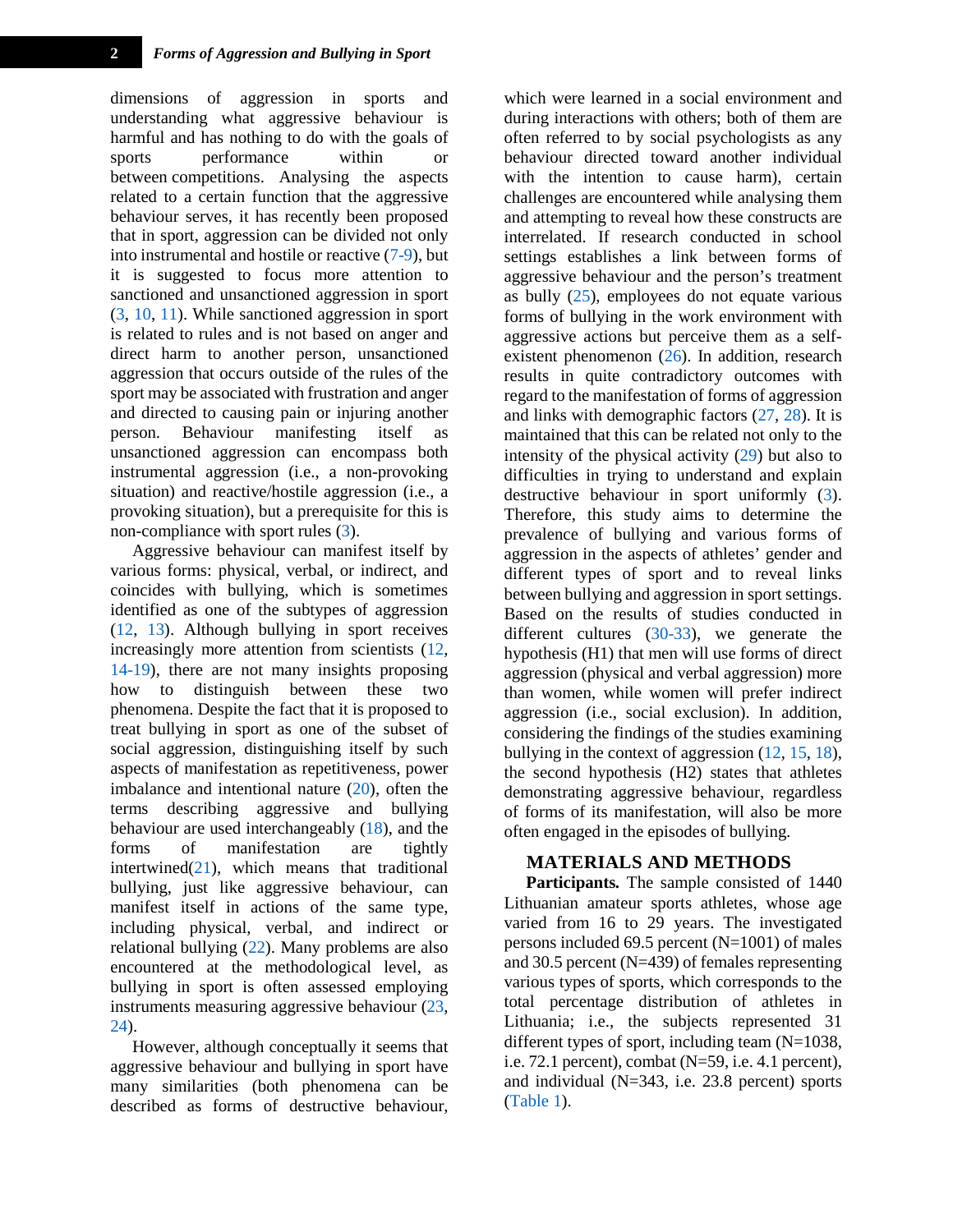<span id="page-2-0"></span>

| <b>Types of Sports</b>   | <b>Males</b>       | Females       |                    | Total, $N=1440$ |                    |               |
|--------------------------|--------------------|---------------|--------------------|-----------------|--------------------|---------------|
|                          | <b>Frequencies</b> | $\frac{0}{0}$ | <b>Frequencies</b> | $\frac{0}{0}$   | <b>Frequencies</b> | $\frac{0}{0}$ |
| <b>Individual sports</b> | 134                | 39.1          | 209                | 60.9            | 343                | 23.8          |
| <b>Combat sports</b>     | 39                 | 66.1          | 20                 | 33.9            | 59                 | 4.1           |
| <b>Team sports</b>       | 828                | 79.8          | 210                | 20.2            | 1038               | 72.1          |
| <b>Total</b>             | 1001               | 69.5          | 439                | 30.5            | 1440               | 100           |

**Table 1. Distribution of Athletes Involved in the Study by Types of Sports and Gender**

The sample of the survey is non-probabilistic, convenient. The selection of subjects was based on the key criteria: their age and representation of the organized amateur sport for at least 6 months in the chosen sports branch.

**Measures.** The survey was conducted employing scales of the Bullying and harassment in sport questionnaire (BHISQ) [\(34\)](#page-8-9): the scale Types of aggression during trainings and competitions (TATC) and the scale Victim, bystander and bully among insiders and against opponents (VIBB).

Manifestation of aggression was measured using TATC scale consisting of 23 items adapted to the sports context. TATC consists of the Physical aggression-PA subscale, encompassing 7 items (factor loading  $(L)$  min. = 0.50, max. = 0.83; dispersion 55.01 %;  $\alpha = 0.86$ ; Verbal aggression-VA subscale, encompassing 8 items (factor loading (L) min.  $= 0.59$ , max.  $= 0.78$ ; dispersion 49.03 %;  $\alpha = 0.85$ ; and Indirect aggression-IA subscale, encompassing 8 items (factor loading (L) min.  $= 0.60$ , max.  $= 0.80$ ; dispersion 52.69 %;  $\alpha = 0.87$ ). These items are prepared based on Five Point Likert Scale with response variants ranging from 1 (totally disagree) to 5 (totally agree).

Bullying experiences in sport were measured using 6 yes/no items in the VIBB scale consisting of 3 subscales, which identify different roles of participation in bullying episodes: Victim subscale – 2 items (factor loading  $(L)$  mean = 0.80; dispersion 64.17 %), Bystander subscale  $-2$ items (factor loading  $(L)$  mean = 0.89; dispersion 79.07 %), and Bully subscale – 2 items (factor loading (L) mean = 0.86; dispersion 73.13 %).

Procedure. The research was conducted in 2019 upon the receipt of the ethical approval from the author's institution (the permission of the Ethics Supervision Committee of Research in Social Sciences of Lithuanian Sports University - No. SMTEK-3). The data for the study were collected using paper and online questionnaires.

The participants were notified that they could participate in the study on a voluntary basis and had the right to withdraw from the study at any time. Research participants were also informed that all answers would be accepted and were urged to be honest in their responses as their confidentiality was ensured. The survey was performed employing paper questionnaires as well as sending the electronic link to the online questionnaire to respondents after the agreement of the coaches and top management of Lithuanian sports schools and clubs was obtained.

**Data Analysis.** The research data were processed performing the statistical analysis using SPSS (Statistical Package of the Social Science) version 24.0. Descriptive statistical results (average, standard deviation, frequency, and percentage) were calculated and their correspondence was tested for a normal distribution. After identification of normal distribution, parametric tests were applied. Analyses were conducted using Independent Samples t-test and One Way ANOVA.

# **RESULTS**

The results of the study show that the percentage of the prevalence of aggression during trainings and competitions is 12.5 percent of the total sample. 18.5 percent of subjects' reveal verbal aggression in their behaviour. Physical aggression is reported by 10.3 percent of athletes. However, the indirect form of aggression (8.7 percent) is less common in athletes' behaviour, compared with VA and PA. In the aspect of gender, manifestations of aggression prevail as follows: 13.3 percent of men and 10.7 percent of women are aggressive in sports activities [\(Table](#page-3-0)  [2\)](#page-3-0).

Statistically significant differences in aggressive behaviour by gender were identified only in the area of physical and indirect aggression. A comparison of manifestation of male and female forms of aggression revealed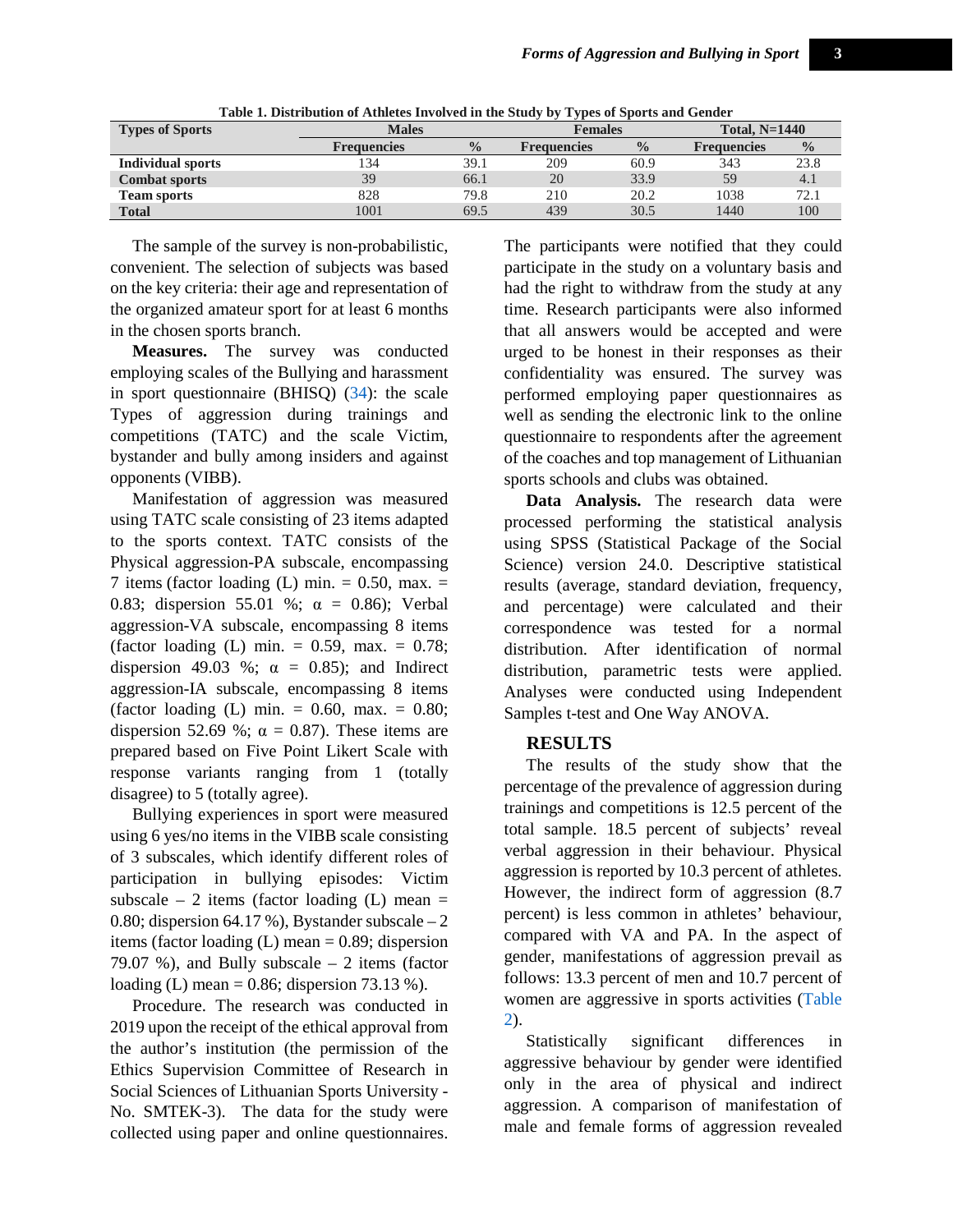that physical aggression and indirect aggression in sport were more common in men than in women, while the level of manifestation of verbal aggression did not depend on athletes' gender. Thus, the first hypothesis was not confirmed [\(Table 3\)](#page-3-1).

The results of the study show that the nature of aggression depends on the types of sports, while the established differences are statistically

reliable and significant. Both verbal and indirect aggression were most pronounced in combat sports, while physical aggression was most expressed in team sports. It should be noted, however, that the standard deviation is high enough in all cases, which indicates that in this case, the values of the measured feature are sufficiently scattered with regard to the mean [\(Table 4\)](#page-3-2).

<span id="page-3-0"></span>

|                               |                                                                                                     |      |      |                                              |      |                        | Table at 1 of the of rigglession in the respects of Genuer and Types of Sports, 70 |           |                                  |      |                      |      |      |           |      |      |           |      |
|-------------------------------|-----------------------------------------------------------------------------------------------------|------|------|----------------------------------------------|------|------------------------|------------------------------------------------------------------------------------|-----------|----------------------------------|------|----------------------|------|------|-----------|------|------|-----------|------|
|                               | <b>Gender</b>                                                                                       |      |      |                                              |      | <b>Types of Sports</b> |                                                                                    |           |                                  |      |                      |      |      |           |      |      |           |      |
| <b>Subscales</b>              | Males, $N = 1001$<br>Females, $N = 439$                                                             |      |      | <b>Individual sports</b><br>group, $N = 343$ |      |                        | <b>Combat sports</b><br>group, $N = 59$                                            |           | Team sports group,<br>$N = 1038$ |      | <b>Total, N=1440</b> |      |      |           |      |      |           |      |
| $\frac{0}{0}$                 | DI                                                                                                  | NA   | AP   | DI                                           | NA   | AP                     | DI                                                                                 | <b>NA</b> | AP                               | DI   | <b>NA</b>            | AP   | DI   | <b>NA</b> | AP   | DI   | <b>NA</b> | AP   |
| <b>Physical</b><br>aggression | 73.8                                                                                                | 14.5 | 11.7 | 82.7                                         | 10.1 | 7.2                    | 82.7                                                                               | 9.8       | 7.5                              | 76.8 | 10.9                 | 12.3 | 74.5 | 14.4      | 11.1 | 76.5 | 13.2      | 10.3 |
| Verbal<br>aggression          | 64.9                                                                                                | 16.0 | 19.1 | 65.6                                         | 17.3 | 17.1                   | 69.4                                                                               | 15.7      | 14.8                             | 60   | 22.7                 | 17.4 | 63.9 | 16.3      | 19.8 | 65.1 | 16.4      | 18.5 |
| <b>Indirect</b><br>aggression | 80.1                                                                                                | 10.8 | 9.1  | 81.6                                         | 10.5 | 7.9                    | 81.6                                                                               | 11.3      | $\overline{7}$                   | 75.8 | 13.6                 | 10.6 | 80.5 | 10.3      | 9.2  | 80.6 | 10.7      | 8.7  |
| Average                       | 72.9                                                                                                | 13.8 | 13.3 | 76.7                                         | 12.6 | 10.7                   | 77.7                                                                               | 12.4      | 9.9                              | 70.6 | 15.9                 | 13.5 | 72.9 | 13.6      | 13.4 | 74.1 | 13.4      | 12.5 |
|                               | Notes DI persentage of disapproval: NA persentage of pertual essessment: A D persentage of enpreval |      |      |                                              |      |                        |                                                                                    |           |                                  |      |                      |      |      |           |      |      |           |      |

|  |  | Table 2. Forms of Aggression in the Aspects of Gender and Types of Sports, % |
|--|--|------------------------------------------------------------------------------|
|  |  |                                                                              |

**Notes: DI, percentage of disapproval; NA, percentage of neutral assessment; A P, percentage of approval**

<span id="page-3-1"></span>

| Table 3. Aggression in Sport by Gender |                   |           |                    |           |                       |            |  |  |  |
|----------------------------------------|-------------------|-----------|--------------------|-----------|-----------------------|------------|--|--|--|
| <b>Subscales</b>                       | Males, $N = 1001$ |           | Females, $N = 439$ |           | <b>T-Test Results</b> |            |  |  |  |
|                                        | <b>Mean</b>       | <b>SD</b> | <b>Mean</b>        | <b>SD</b> |                       |            |  |  |  |
| <b>Physical aggression</b>             | 1.89              | 0.81      | 1.63               | 0.70      | 5.830                 | $0.0001**$ |  |  |  |
| <b>Verbal aggression</b>               | 2.19              | 0.82      | 2.11               | 0.82      | 1.655                 | 0.098      |  |  |  |
| Indirect aggression                    | 1.74              | 0.71      | 64. ا              | 0.68      | 2.637                 | $0.008**$  |  |  |  |

**Notes: \*** statistical significance level  $\alpha = 0.05$ ; **\*\*** statistical significance level  $\alpha = 0.01$ .

| Table 4. The Manifestation of Aggression by Types of Sports |  |  |
|-------------------------------------------------------------|--|--|
|                                                             |  |  |

<span id="page-3-2"></span>

| <b>Subscales</b>           |                                     | <b>Individual Sports</b><br>Group, $N = 343$ |      | <b>Combat Sports</b><br>Group, $N = 59$ |             | <b>Team Sports</b><br>Group, $N = 1038$ |                      | <b>ANOVA Test Results</b> |  |  |
|----------------------------|-------------------------------------|----------------------------------------------|------|-----------------------------------------|-------------|-----------------------------------------|----------------------|---------------------------|--|--|
|                            | <b>Mean</b>                         | <b>SD</b>                                    | Mean | <b>SD</b>                               | <b>Mean</b> | <b>SD</b>                               |                      |                           |  |  |
| <b>Physical aggression</b> | . 63                                | 0.74                                         | .81  | 0.86                                    | l.87        | 0.78                                    | 12.716               | $0.0001**$                |  |  |
| <b>Verbal aggression</b>   | 2.00                                | 0.83                                         | 2.22 | 0.82                                    | 2.21        | 0.81                                    | 9.204                | $0.0001**$                |  |  |
| <b>Indirect aggression</b> | .62                                 | 0.69                                         | .81  | 0.83                                    | l.74        | 0.70                                    | 4.166                | $0.016*$                  |  |  |
|                            | $-11$ $-11$ $-12$ $-13$<br>$\cdots$ | .0                                           |      |                                         | $\bullet$   |                                         | $\sim$ $\sim$ $\sim$ |                           |  |  |

Notes: \* statistical significance level  $\alpha = 0.05$ ; \*\* statistical significance level  $\alpha = 0.01$ .

Although almost half of all athletes have been involved in bullying episodes, the gender factor strongly shows up. On the one hand, male athletes were significantly more inclined to get involved in bullying episodes than female, on the other hand, athletes' involvement generally depends on the types of sports. Such episodes were most often identified in team sports (more than half of the respondents participated in them), while involvement in combat sports was half less [\(Table](#page-3-3)  [5\)](#page-3-3).

<span id="page-3-3"></span>However, the results show that regardless of the manifested form of aggression, athletes who use it engage in bullying episodes more

frequently. The analysis of the relationship/links between individual forms of aggression and bullying in sport revealed that those athletes whose aggressive behaviour in sport was more frequent stated that they often participated in the bullying process. Involvement or noninvolvement in bullying episodes according to all three types of aggression, as shown by t-test results, is statistically significant and reliable, although the statistical deviation is again high enough. In addition, the verbal aggression form distinguishes itself, clearly manifesting even among athletes who claimed that were not involved in bullying episodes. Thus, the second hypothesis was confirmed [\(Table 6\)](#page-4-0).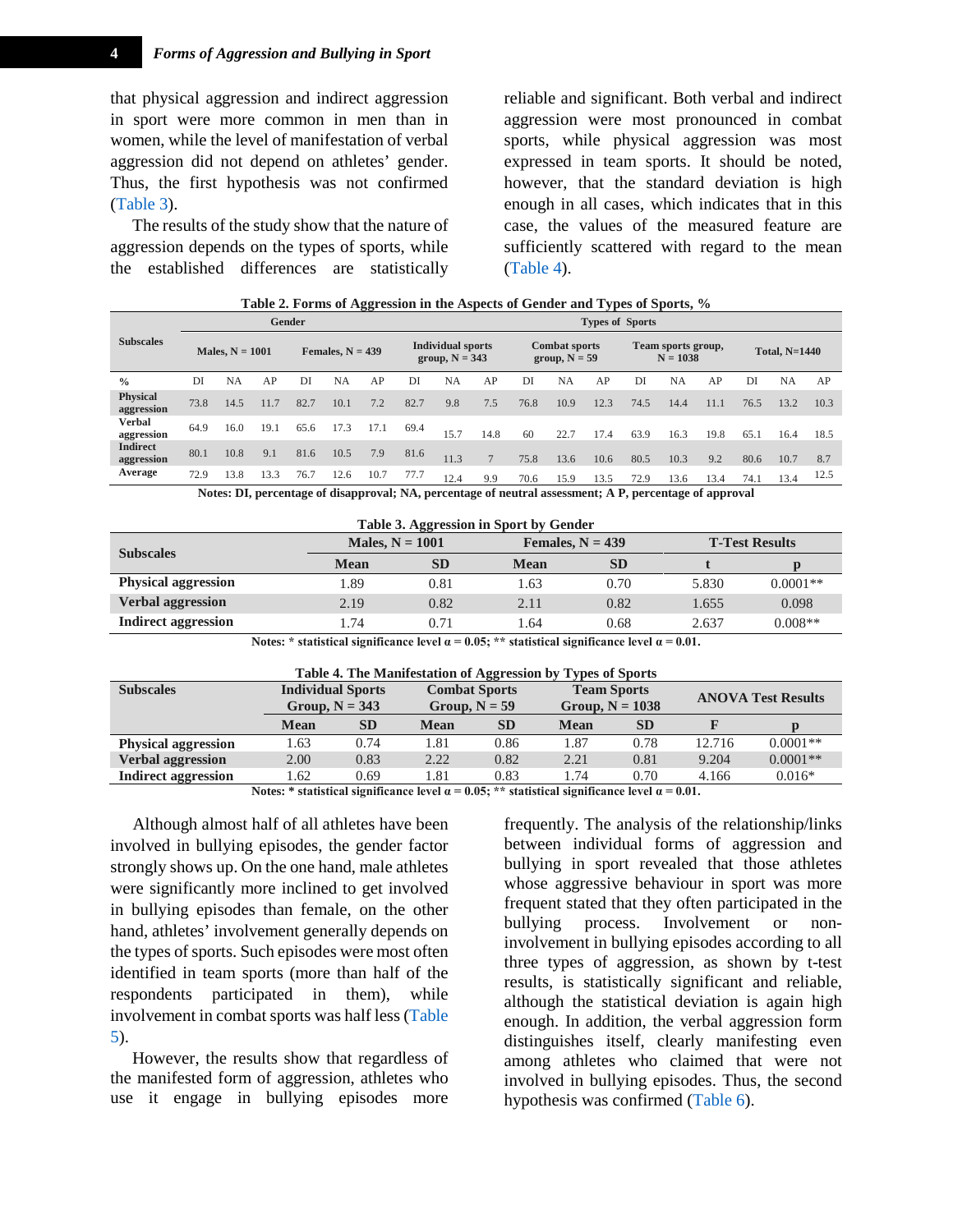|                                          |                                                      | $\overline{ }$ |                                                  | . .                                 |                                            |                    |  |  |  |
|------------------------------------------|------------------------------------------------------|----------------|--------------------------------------------------|-------------------------------------|--------------------------------------------|--------------------|--|--|--|
| <b>Participation Role</b>                |                                                      | Gender         | <b>Types of Sports</b>                           |                                     |                                            |                    |  |  |  |
|                                          | Males, N<br><b>Females.</b><br>$= 1001$<br>$N = 439$ |                | <b>Individual</b><br>Sports, Group,<br>$N = 343$ | Combat<br>Sports Group,<br>$N = 59$ | <b>Team Sports</b><br>$Group, N =$<br>1038 | Total,<br>$N=1440$ |  |  |  |
| Not participated in bullying<br>episodes | 47.65                                                | 65.60          | 69.39                                            | 74.58                               | 46.53                                      | 53.13              |  |  |  |
| Participated in bullying<br>episodes     | 52.35                                                | 34.40          | 30.61                                            | 25.42                               | 53.47                                      | 46.88              |  |  |  |

**Table 5. Prevalence of Bullying in the Aspects of Gender and Types of Sports, %**

| Table 6. Links between the Forms of Aggression and Participation in Bullying |
|------------------------------------------------------------------------------|
|------------------------------------------------------------------------------|

<span id="page-4-0"></span>

| <b>Subscales</b>           | <b>Not Participated in</b><br>Bullying Episodes $N =$<br>765 |           | Participated in<br>Bullying Episode $N =$<br>675 |           | <b>T-Test Results</b> |            |  |
|----------------------------|--------------------------------------------------------------|-----------|--------------------------------------------------|-----------|-----------------------|------------|--|
|                            | <b>Mean</b>                                                  | <b>SD</b> | <b>Mean</b>                                      | <b>SD</b> |                       | D          |  |
| <b>Physical aggression</b> | 1.66                                                         | 0.74      | 1.98                                             | 0.80      | $-7.802$              | $0.0001**$ |  |
| <b>Verbal aggression</b>   | 1.95                                                         | 0.78      | 2.41                                             | 0.80      | $-11.131$             | $0.0001**$ |  |
| Indirect aggression        | 1.54                                                         | 0.64      | 1.91                                             | 0.71      | $-10.293$             | $0.0001**$ |  |

Notes: \* statistical significance level  $\alpha = 0.05$ ; \*\* statistical significance level  $\alpha = 0.01$ .

#### **DISCUSSION**

This study shows the prevalence of forms of aggression in the aspects of athletes' gender and different types of sport and also reveals certain links between bullying and aggression in sport settings. That is, although the results obtained within the scope of this study basically confirm that male athletes behave more aggressively than women, they also show that indirect negative effect, figuratively speaking, can also be described as a "male" way of aggression. However, it must also be considered that different forms of aggression manifest themselves differently depending on the kind of sport too.

The research participants also noted that most often aggressive behaviour of theirs manifested itself verbally. This shows that in sports activities in relationships with other persons an exchange of messages takes place where at least one person in the dyad attacks the self-concept of the other person in order to hurt the other person psychologically and it may be expressed as teasing, swearing, threats, profanity (directed at someone), or ridicule  $(35)$  (p.1). The verbal form of aggression as the one that most often manifests itself in athletes' behaviour was also found in another study conducted in Lithuania, relating this to the person's negativity and manifestation of injustice [\(14\)](#page-7-9). Verbal aggression as the most common form of aggressive behaviour in athletes' interpersonal relationships has been identified in other studies as well [\(36,](#page-8-11) [37\)](#page-8-12). However, this is unlikely to be influenced by gender, as this study, like other studies in the sports context [\(38\)](#page-8-13), did not find a significant

difference between the manifestation of verbal aggression and gender. However, the results of laboratory studies analysing the impact of gender on the person's overall level of aggressive behaviour provide strong evidence-based proofs that women are less aggressive than men, and a number of studies conducted in various contexts reveal a trend showing that men are more subject to showing physical aggression, while women are more likely to behave verbally aggressively and usually explain such behaviour from evolutionary or sociocultural perspectives [\(39\)](#page-8-14). In our opinion, such trend of gender and aggressive behaviour manifesting itself verbally, revealed in the sports context, can be related not so much to theories of emergence of aggressive behaviour, but to the unique context of sport and athletic identity. In other words, aggressive behaviour manifesting itself by verbal means is considered a product of sports socialization [\(40\)](#page-8-15). After all, athletes, regardless of their age, gender, level of mastery or types of sports, are associated with high expectations for both their performance and victories, and all of it must be pursued by any behaviour, even aggressive. The latter is determined by the masculine social norms prevailing in sport, which promote competition and dominance among athletes and which must be observed by all athletes [\(41-43\)](#page-8-16).

However, this study confirms the statement that men, compared with women, are more likely to demonstrate their physical aggression. The results of the study reveal that male athletes, more often than female athletes, hit another person if the latter hits him first, are convinced that when someone keeps insulting a member of his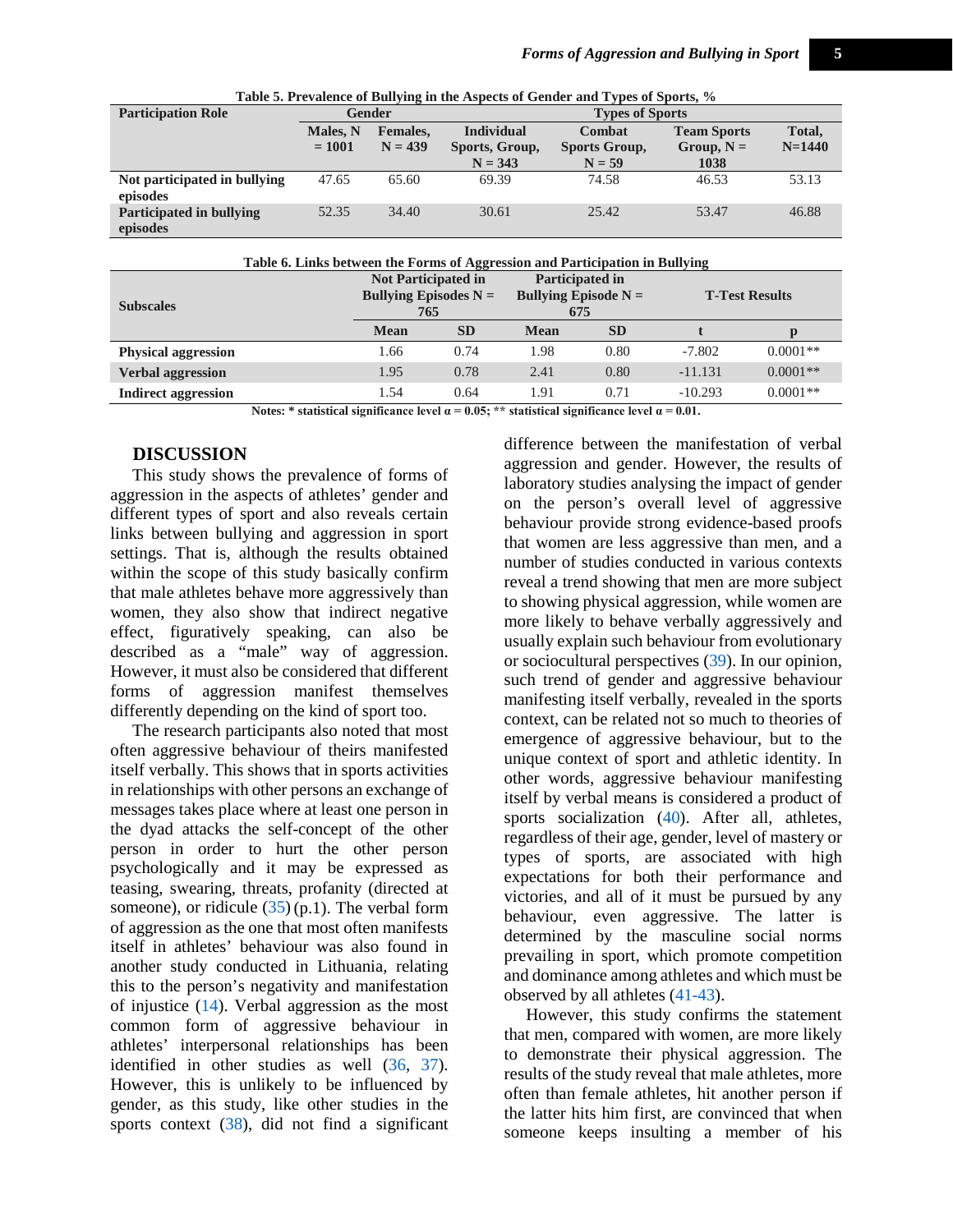team/group, that person is asking to be beaten. Jančiauskas [\(44\)](#page-9-0) states that a more typical form of physical aggression, manifesting itself by involvement in fights, is more characteristic of males. Such negative behaviour of athletes as predominant is also confirmed by other studies [\(45,](#page-9-1) [46\)](#page-9-2), which could be related to the fact that men who do sports are more inclined to follow traditional norms of masculinity and demonstrate them in sports activities [\(41\)](#page-8-16).

Studies analysing the level of aggression in sport have also pointed out that the type of sport may strongly influence sport aggression [\(47\)](#page-9-3). In those sports that are attributed to the high contact sport group such as football, wrestling the physical aggression level is higher [\(48,](#page-9-4) [49\)](#page-9-5). It is also higher in team sports such as basketball [\(36\)](#page-8-11). This study also revealed similar trends showing that physical and verbal aggression are more pronounced in the behaviour of representatives of combat and team sports, compared with individual sports. This can be related to the approach valid in sport that in contact and combat sport, in order to perform successfully, certain forms of aggression are both sanctioned and tolerated [\(50\)](#page-9-6).

Athletes most rarely use indirect aggression actions in their behaviour, which can result in both hostile emotional outbursts and social manipulations such as spreading rumours or purposely not speaking to someone. Respectively, 7 percent of persons participating in individual sports; 9.2 percent, in team sports; and 10.6 percent, in combat sports approve of it, and the level of its manifestation is the lowest and similar in all groups. The lowest level of indirect aggression in sport was also identified in the study conducted in six European countries on a sample of children aged 6 to 16 years [\(38\)](#page-8-13). This is most likely a problem of a sports nature. After all, where dynamic and expressive activity prevails, the aim is to immediately put the opponent at a competitive disadvantage. Unfortunately, this will not be achieved through indirect aggression [\(51\)](#page-9-7).

These research results reveal manifestation of various forms of aggression in sports activities, which, according to Bekiari  $(52)$ , in the long run, may lead to a decrease in the abilities and efforts of athletes who have experienced them and reduce their satisfaction with sports activities.

Based on the research conducted in the school context [\(53\)](#page-9-9), aggressive behaviour of athletes stated in this study may also predict their greater involvement in bullying episodes, all the more so as studies in the sports context reveal athletes' involvement in various types of aggression, including bullying too [\(42\)](#page-8-17). After analysing the prevalence of bullying in sports activities, it was found that more than 46 percent of athletes stated that bullying existed in sport because they reported having participated in bullying episodes in various roles. More than a quarter of athletes reported having been victims of bullying, nearly 40 percent of athletes stated having participated in bullying episodes as bystanders, and 13,3 percent of athletes identified themselves as bullies. It would be difficult and inappropriate to compare these results with the results of all studies conducted in the context of sport due to different instruments used in the studies and different roles of the participants of the bullying process measured in them [\(34\)](#page-8-9). Quite a significant share of studies stating relatively low prevalence of bullying in sport reveal it through the prism of victimization; i.e., refer to data of only those persons who identify themselves as victims or instigators of bullying  $(14, 42)$  $(14, 42)$ . The approach that there is no bullying in sport remains, and only "weak" athletes can admit it and complain about it [\(19\)](#page-7-14). All of it creates a situation in which the identification of the prevalence of bullying is still particularly complicated. This is also confirmed by the study conducted by Nery et al.  $(12)$ , the results of which show that the distribution of athletes in bullying episodes in the aspect of roles is very unequal: about 10 percent of athletes reported having been victimized, 11 percent participated in bullying episodes as bullies; and 35 percent, as bystanders. Even greater distributions in bullying episodes in the aspect of roles are noted in the study conducted by Mishna et al. [\(16\)](#page-7-15), in which 122 student athletes selfreported 48 percent of victimization; 31 percent, of perpetration; and 62%, of witnessing for bullying. Nevertheless, regardless of prevalence of bullying, this study found that more male athletes and those athletes who represented team sports participated in bullying episodes. Besides, the results of the prevalence of bullying in sports activities are significantly higher, compared with the prevalence of aggressive behaviour stated by athletes. This situation confirms the insights of Notelaers et al. [\(34\)](#page-8-9) that bullying and aggressive behaviour should be treated as separate constructs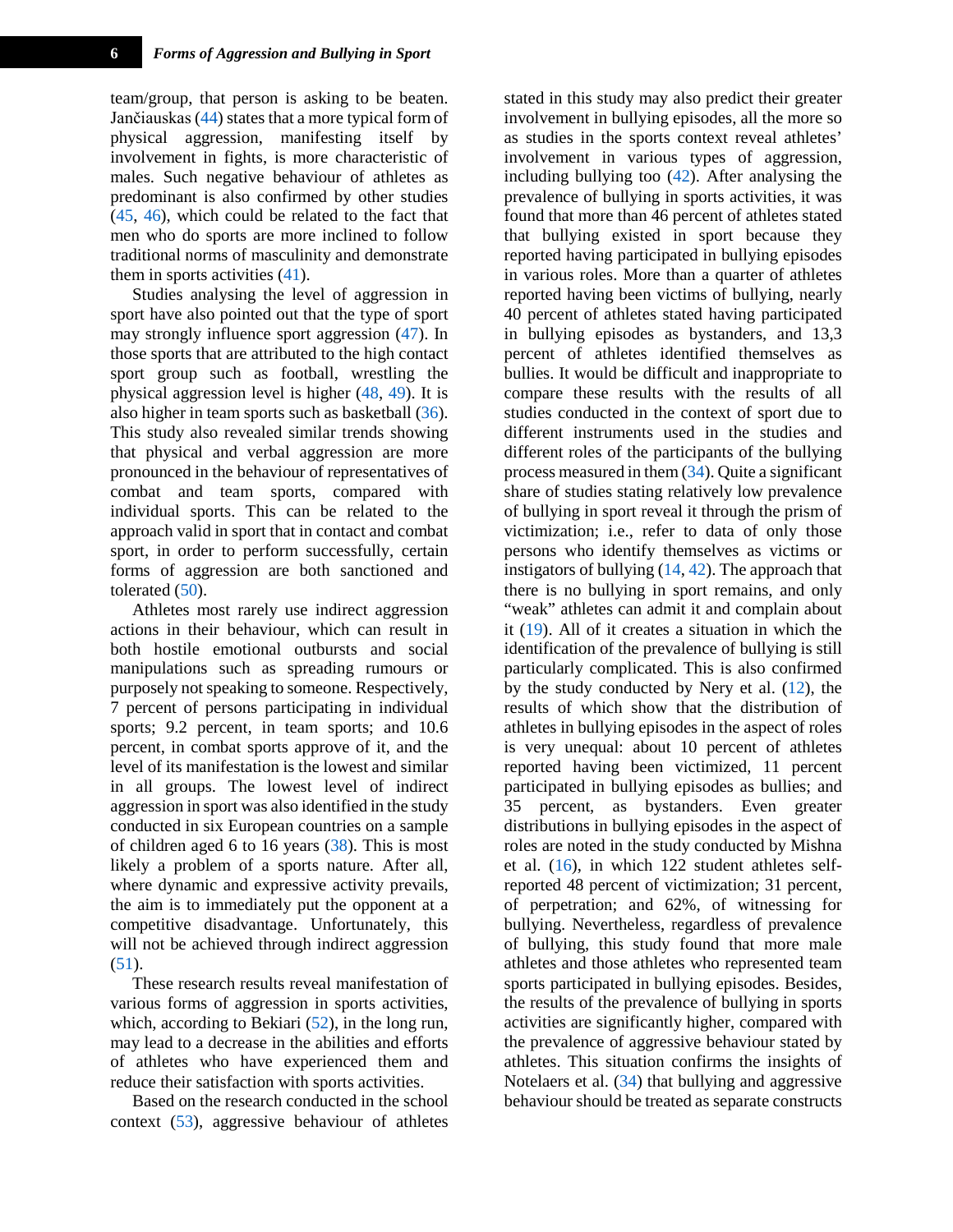despite the conception of bullying as a subtype of aggressive behaviour.

Seeking to identify links between aggressive behaviour and bullying episodes in sport, it was found that athletes demonstrating a higher level of aggression stated that they participated in bullying episodes in sport more often. These results confirmed the second hypothesis. This can be explained by the fact that aggressive behaviour can also be sustained, reinforced, and perpetuated when athletes use aggression as a means to win [\(5,](#page-7-1) [54\)](#page-9-10), while bullying is accepted as a peculiar part of sports culture, in which certain traditions and competition and aggression inherent in sport interrelate [\(12,](#page-7-7) [15\)](#page-7-13). However, the analysis of athletes' participation in bullying episodes and aggressive behaviours manifesting themselves in different forms of aggression has revealed that this is not related to a specific form of aggression manifestation. All these links should be analysed boarder because the study in the school context, which analyzes bullying of 5th grade students at school by gender and the differences in the forms of aggressive behaviour, showed that children identified those boys who expressed aggression physically and those girls who expressed aggression verbally or relationally as bullies [\(33\)](#page-8-18).

#### **CONCLUSION**

Based on the results of the study, it can be stated that in the presence of higher aggression of athletes the risk of bullying in interpersonal relationships increases. It is therefore important to pay more attention to distinguishing between permissible acts in sport and unsanctioned forms of direct and indirect manifestation of aggression. At the same time, however, it is necessary to assess certain specificity that depends on the sports branch, as the forms of aggressive behaviour diverge significantly. This shows that preparation of bullying prevention programs and teaching to recognize bullying requires a differentiated approach that would consider peculiar trends in interpersonal relationships across groups of individual, combat, and team sports. In addition, knowledge of the forms of aggression, used by the representatives of different genders, should be carefully reconsidered before applying them in sport, considering the culture established in sport of a specific country. Thus, this study may be useful not only in continuing research into the manifestations of aggression and bullying in

different sport branches but is also beneficial for both coaches working directly with amateur athletes and sports organizations, as it reveals a range of factors relevant for creating a safer environment for athletes.

# **LIMITATIONS OF THE STUDY AND FURTHER RESEARCH**

The limitations of this study indicate guidelines for further research in order to better understand bullying in sport. This study did not aim to examine how athletes perceived bullying in general, what they treated as bullying; therefore, it cannot be ruled out that certain forms of aggression might have been left out unidentified as bullying; i.e., they might have been treated as "natural relationship" in sport. For example, Lenzi et al. [\(55\)](#page-9-11) assumed that, in general, the decision to play sports could be related to the need to adapt to cultural stereotypes that portray a man as aggressive and a woman as gentle and humble; in addition, the problem of recognizing bullying in sport arises [\(56\)](#page-9-12). In this case, it would make sense in the future to conduct more detailed research in different sports groups applying indepth interview and focus group methods. Sufficiently high standard deviations point to a fairly large scattering, which indicates the existence of specific experiences. However, this study was not intended to determine how often athletes were involved or got involved in bullying episodes, and how long they lasted; therefore, the evaluation of this aspect in the future would allow a more accurate evaluation of the specificity of aggression and bullying in individual sports. Besides, of course, broader generalizations are limited by the fact that the study was conducted in only one country. Therefore, using the same instrument, the study should be repeated in several culturally similar countries and later, in the countries with larger differences.

#### **APPLICABLE REMARKS**

Athletes' aggression and bullying in individual, team, and combat sports were investigated.

Direct and physical aggression is more common in male athletes than in female athletes.

Mostly involvement in bullying episodes takes place in team sports.

Athletes who demonstrate any form of aggressive behaviour get involved in bullying episodes more often.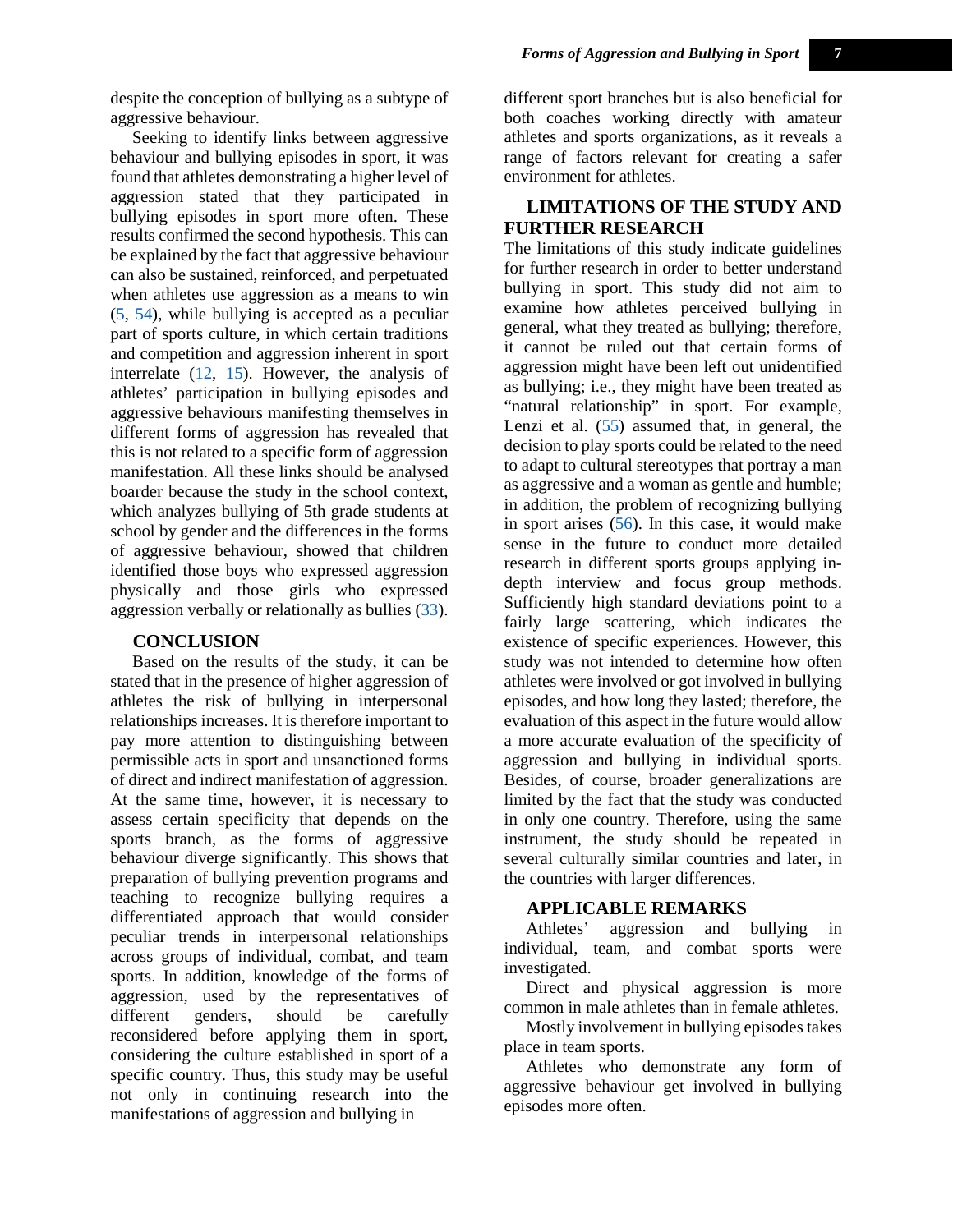# **FUNDING**

This study is part of a project which has received funding from European Social Fund

#### **REFERENCES**

(project No 09.3.3-LMT-K-712-01-0190) under grant agreement with the Research Council of Lithuania (LMTLT).

- <span id="page-7-0"></span>1. Newman T, Magier E, Kimiecik C, Burns M. The relationship between youth sport participation and the onset of and/or adherence to aggressive and violent behavior: A scoping review of the literature. *J Soc Social Work Res*. 2021;**12**(2):371-389. **doi:** [10.1086/714421](http://dx.doi.org/10.1086/714421)
- 2. Gallardo P, Domíngez E, González DM. Emotional intelligence and aggressive behavior in sport. Can sports modality and hours of training infer?. *RETOS*. 2019;**35**:176-180. **doi:** [10.47197/retos.v0i35.66213](http://dx.doi.org/10.47197/retos.v0i35.66213)
- <span id="page-7-4"></span>3. Spaaij R, Schaillée H. Unsanctioned aggression and violence in amateur sport: A multidisciplinary synthesis. *Aggress Violent Behav*. 2019;**44**:36-46. **doi:** [10.1016/j.avb.2018.11.007](http://dx.doi.org/10.1016/j.avb.2018.11.007)
- 4. Keeler LA. The Differences in Sport Aggression, Life Aggression, and Life Assertion Among Adult Male and Female Collision, Contact, and Non-Contact Sport Athletes. *J Sport Behav*. 2007;**30**(1):57-76.
- <span id="page-7-1"></span>5. Gencheva N. Aggression in youth athletes. *Res Kinesiol*. 2015;**43**(2):205-209.
- <span id="page-7-2"></span>6. Giulianotti R. Football: A sociology of the global game. Cambridge: Polity Press;1999.
- <span id="page-7-3"></span>7. Marasescu MR. The role of hostile and instrumental aggression in sport. *Linguistic Philosophic Investigat*. 2014;**13**:170-175.
- 8. Gümüşdağ H, Yıldıran İ, Yamaner F, Kartal A. Aggression and fouls in professional football. *Biomed Hum Kinet*. 2011;**3**(2011):67-71. **doi:** [10.2478/v10101-011-0015-4](http://dx.doi.org/10.2478/v10101-011-0015-4)
- 9. Coulomb‐Cabagno G, Rascle O. Team sports players' observed aggresion as a function of gender, competitive level, and sport type. *J Appl Soc Psychol*. 2006;**36**(8):1980-2000. **doi:** [10.1111/j.0021-](http://dx.doi.org/10.1111/j.0021-9029.2006.00090.x) [9029.2006.00090.x](http://dx.doi.org/10.1111/j.0021-9029.2006.00090.x)
- <span id="page-7-5"></span>10.Hu Z. Keeping a Keen Eye on Unsanctioned Aggression in Contact Sports in China: Do Personal, Aggressive and Moral Factors Count in It?. *J Sports Psychol*. 2021;**30**:174-186.
- <span id="page-7-6"></span>11.Kerr JH, Grange P. Proposed intervention strategies for unsanctioned aggression management: Anger, power and thrill aggression. *Sport Psychol*. 2016;**30**(2):179-188. **doi:** [10.1123/tsp.2014-0116](http://dx.doi.org/10.1123/tsp.2014-0116)
- <span id="page-7-7"></span>12.Nery M, Neto C, Rosado A, Smith PK. Bullying in youth sport training: A nationwide exploratory and descriptive research in Portugal. *Eur J Devel Psychol*. 2019;**16**(4):447-463. **[doi:](http://dx.doi.org/10.1080/17405629.2018.1447459)**  [10.1080/17405629.2018.1447459](http://dx.doi.org/10.1080/17405629.2018.1447459)
- <span id="page-7-8"></span>13.Kumar SD. Study of hostile aggression in male and female sports person. *Int J Phys Educ Sports Health*. 2016;**3**:444-446.
- <span id="page-7-9"></span>14.Evans B, Adler A, Macdonald D, Cote J. Bullying Victimization and Perpetration Among Adolescent Sport Teammates. *Pediatr Exerc Sci*. 2016;**28**(2):296-303. **doi:** [10.1123/pes.2015-0088](http://dx.doi.org/10.1123/pes.2015-0088) **[pmid:](http://ncbi.nlm.nih.gov/pubmed/26376020)**  [26376020](http://ncbi.nlm.nih.gov/pubmed/26376020)
- <span id="page-7-13"></span>15.Kerr G, Jewett R, MacPherson E, Stirling A. Student-athletes' experiences of bullying on intercollegiate teams. *J Stud Sports Athletes Educ*. 2016;**10**(2):132-149. **doi:** [10.1080/19357397.2016.1218648](http://dx.doi.org/10.1080/19357397.2016.1218648)
- <span id="page-7-15"></span>16.Mishna F, Kerr G, McInroy LB, MacPherson E. Student athletes' experiences of bullying in intercollegiate sport. *J Stud Sports Athletes Educ*. 2019;**13**(1):53-73. **[doi:](http://dx.doi.org/10.1080/19357397.2019.1581512)**  [10.1080/19357397.2019.1581512](http://dx.doi.org/10.1080/19357397.2019.1581512)
- 17.Jewett R, Kerr G, MacPherson E, Stirling A. Experiences of bullying victimisation in female interuniversity athletes. *Int J Sport Exerc Psychol*. 2020;**18**(6):818-832. **[doi:](http://dx.doi.org/10.1080/1612197X.2019.1611902)**  [10.1080/1612197X.2019.1611902](http://dx.doi.org/10.1080/1612197X.2019.1611902)
- <span id="page-7-11"></span>18.Muhsen TA, Mohsin MA. Bullying and Its Consequences in Youth Sport. *Int J Psychosoc Rehabil*. 2020;**24**(5):6221-6230. **doi:** [10.37200/IJPR/V24I5/PR2020601](http://dx.doi.org/10.37200/IJPR/V24I5/PR2020601)
- <span id="page-7-14"></span>19.Vveinhardt J, Fominiene VB. Bullying Trends Inside Sport: When Organized Sport Does Not Attract but Intimidates. *Front Psychol*. 2020;**11**:2037. **doi:** [10.3389/fpsyg.2020.02037](http://dx.doi.org/10.3389/fpsyg.2020.02037) **pmid:** [33362616](http://ncbi.nlm.nih.gov/pubmed/33362616)
- <span id="page-7-10"></span>20.Bachand CR. Bullying in sports: The definition depends on who you ask. *Sports Stud Sports Psychol*. 2017;**9**:1-14.
- <span id="page-7-12"></span>21.Orpinas P, McNicholas C, Nahapetyan L. Gender differences in trajectories of relational aggression perpetration and victimization from middle to high school. *Aggress Behav*. 2015;**41**(5):401-412. **[doi:](http://dx.doi.org/10.1002/ab.21563)**  [10.1002/ab.21563](http://dx.doi.org/10.1002/ab.21563) **pmid:** [26918429](http://ncbi.nlm.nih.gov/pubmed/26918429)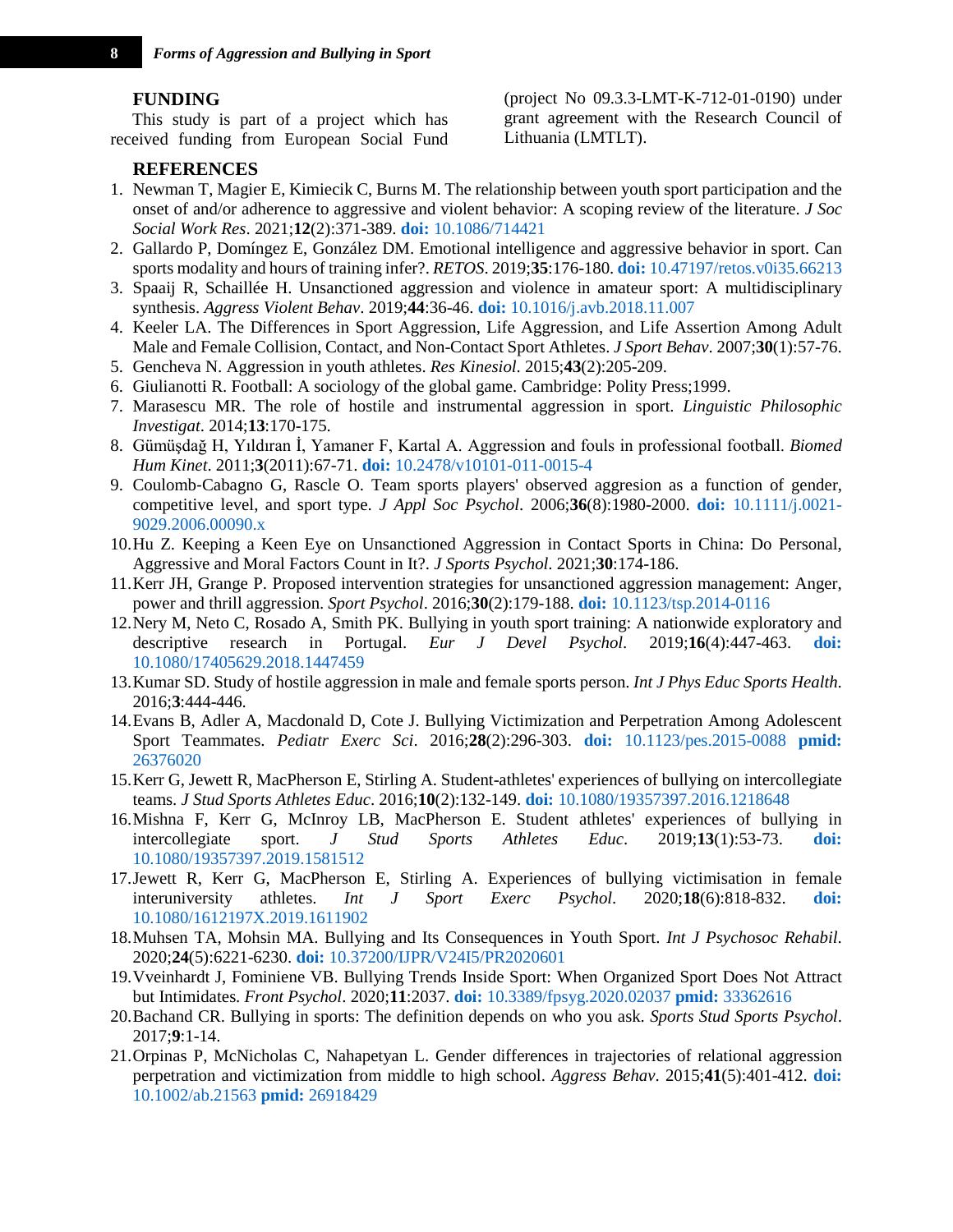- <span id="page-8-0"></span>22.Olweus D, Limber SP, Breivik K. Addressing specific forms of bullying: A large-scale evaluation of the Olweus bullying prevention program. *Int J Bullying Prev*. 2019;**1**(1):70-84. **doi:** [10.1007/s42380-019-](http://dx.doi.org/10.1007/s42380-019-00009-7) [00009-7](http://dx.doi.org/10.1007/s42380-019-00009-7)
- <span id="page-8-1"></span>23.Mendez I, Ruiz-Esteban C, Ortega E. Impact of the Physical Activity on Bullying. *Front Psychol*. 2019;**10**:1520. **doi:** [10.3389/fpsyg.2019.01520](http://dx.doi.org/10.3389/fpsyg.2019.01520) **pmid:** [31312164](http://ncbi.nlm.nih.gov/pubmed/31312164)
- <span id="page-8-2"></span>24.Yildiz SM. The relationship between bullying and burnout: An empirical investigation of Turkish professional football players. *Sport Business Manage Int J*. 2015;**5**(1):6-20. **doi:** [10.1108/SBM-09-2012-](http://dx.doi.org/10.1108/SBM-09-2012-0034) [0034](http://dx.doi.org/10.1108/SBM-09-2012-0034)
- <span id="page-8-3"></span>25.Lee E. The relationship of aggression and bullying to social preference: Differences in gender and types of aggression. *Int J of Behav Dev*. 2009;**33**(4):323-330. **doi:** [10.1177/0165025408098028](http://dx.doi.org/10.1177/0165025408098028)
- <span id="page-8-4"></span>26.Notelaers G, Van der Heijden B, Guenter H, Nielsen MB, Einarsen SV. Do Interpersonal Conflict, Aggression and Bullying at the Workplace Overlap? A Latent Class Modeling Approach. *Front Psychol*. 2018;**9**:1743. **doi:** [10.3389/fpsyg.2018.01743](http://dx.doi.org/10.3389/fpsyg.2018.01743) **pmid:** [30356697](http://ncbi.nlm.nih.gov/pubmed/30356697)
- <span id="page-8-5"></span>27.Peña MAG, Escribano MD, Mesa CGG. Emotional intelligence and aggressive behavior in sport. Can sports modality and hours of training infer?. *Challenges*. 2019;**35**:176-180. **[doi:](http://dx.doi.org/10.47197/retos.v0i35.66213)**  [10.47197/retos.v0i35.66213](http://dx.doi.org/10.47197/retos.v0i35.66213)
- <span id="page-8-6"></span>28.Khan MJ, Fazaldad G, Waheed A, Arif H. Level of aggression among athletes and non athletes. *Shield*. 2019;**12**:30-39.
- <span id="page-8-7"></span>29.McKelvie SJ, Lemieux P, Stout D. Extraversion and neuroticism in contact athletes, no contact athletes and non-athletes: A research note. *J Sport Psychol*. 2003;**5**:19-27.
- <span id="page-8-8"></span>30.Sofia RM, Cruz JFA. Self-control as a mechanism for controlling aggression: A study in the context of sport competition. *Pers Individ Differ*. 2015;**87**:302-306. **doi:** [10.1016/j.paid.2015.08.025](http://dx.doi.org/10.1016/j.paid.2015.08.025)
- 31.Stanger N, Kavussanu M, Ring C. Gender Moderates the Relationship Between Empathy and Aggressiveness in Sport: The Mediating Role of Anger. *J Appl Sport Psychol*. 2017;**29**(1):44-58. **[doi:](http://dx.doi.org/10.1080/10413200.2016.1196764)**  [10.1080/10413200.2016.1196764](http://dx.doi.org/10.1080/10413200.2016.1196764)
- 32.Bjorkqvist K. Gender differences in aggression. *Curr Opin Psychol*. 2018;**19**:39-42. **[doi:](http://dx.doi.org/10.1016/j.copsyc.2017.03.030)**  [10.1016/j.copsyc.2017.03.030](http://dx.doi.org/10.1016/j.copsyc.2017.03.030) **pmid:** [29279220](http://ncbi.nlm.nih.gov/pubmed/29279220)
- <span id="page-8-18"></span>33.Deaner RO, McClellan A, Zeigler-Hill V, Benenson JF. Sex differences in exclusion and aggression on single-sex sports teams. *Evol Behav Sci*. 2021;**15**(2):159-174. **doi:** [10.1037/ebs0000247](http://dx.doi.org/10.1037/ebs0000247)
- <span id="page-8-9"></span>34.Vveinhardt J, Fominiene VB. Prevalence of bullying and harassment in youth sport: The case of different types of sport and participant role. *J Hum Sport Exerc*. 2020;**IN PRESS. doi:** [10.14198/jhse.2022.172.04](http://dx.doi.org/10.14198/jhse.2022.172.04)
- <span id="page-8-10"></span>35.Banerjee SC, Greene K, Krcmar M, Bagdasarov Z. Who watches verbally aggressive shows? An examination of personality and other individual difference factors in predicting viewership. *J Media Psychol*. 2009;**21**(1):1-14. **doi:** [10.1027/1864-1105.21.1.1](http://dx.doi.org/10.1027/1864-1105.21.1.1)
- <span id="page-8-11"></span>36.Guilbert S. Violence in sports and among sportsmen: a single or two‐track issue? *Aggressive Behav*. 2006;**32**(3):231-240. **doi:** [10.1002/ab.20121](http://dx.doi.org/10.1002/ab.20121)
- <span id="page-8-12"></span>37.Milovanović I, Gentile A, Gutović T, Kezić A, Matošić D, Kreivytė R. Prosocial and Aggressive Behavior Occurrence in Young Athletes: Field Research Results in Six European Countries. *Sustainabil*. 2020;**12**(12):5085. **doi:** [10.3390/su12125085](http://dx.doi.org/10.3390/su12125085)
- <span id="page-8-13"></span>38.Öktem T, Kul M. Examining the relationship between self-efficacy and aggression levels of students interested in weightlifting sports. *African Educa Res J*. 2020;**8**(4):681-688. **[doi:](http://dx.doi.org/10.30918/AERJ.84.20.147)**  [10.30918/AERJ.84.20.147](http://dx.doi.org/10.30918/AERJ.84.20.147)
- <span id="page-8-14"></span>39.Denson TF, O'Dean SM, Blake KR, Beames JR. Aggression in Women: Behavior, Brain and Hormones. *Front Behav Neurosci*. 2018;**12**:81. **doi:** [10.3389/fnbeh.2018.00081](http://dx.doi.org/10.3389/fnbeh.2018.00081) **pmid:** [29770113](http://ncbi.nlm.nih.gov/pubmed/29770113)
- <span id="page-8-15"></span>40.Banayi N, Nikbakhsh R, Zargar T. The relationship between aggressions with athletic identity on Shiraz team sports, Bulletin of Environment, Pharmacology and Life Sciences Bull. *Env Pharmacol Life Sci*. 2014;**3**(Spl issue IV):57-60.
- <span id="page-8-16"></span>41.Passero N. Effects of Participation in Sports on Men's Aggressive and Violent Behaviors; Online Publication of Undergraduate Studies. 2015. Available from: https://steinhardt. nyu. edu.
- <span id="page-8-17"></span>42.Steinfeldt JA, Vaughan EL, LaFollette JR, Steinfeldt MC. Bullying among adolescent football players: Role of masculinity and moral atmosphere. *Psychol Men Masculinities*. 2012;**13**(4):340-353. **[doi:](http://dx.doi.org/10.1037/a0026645)**  [10.1037/a0026645](http://dx.doi.org/10.1037/a0026645)